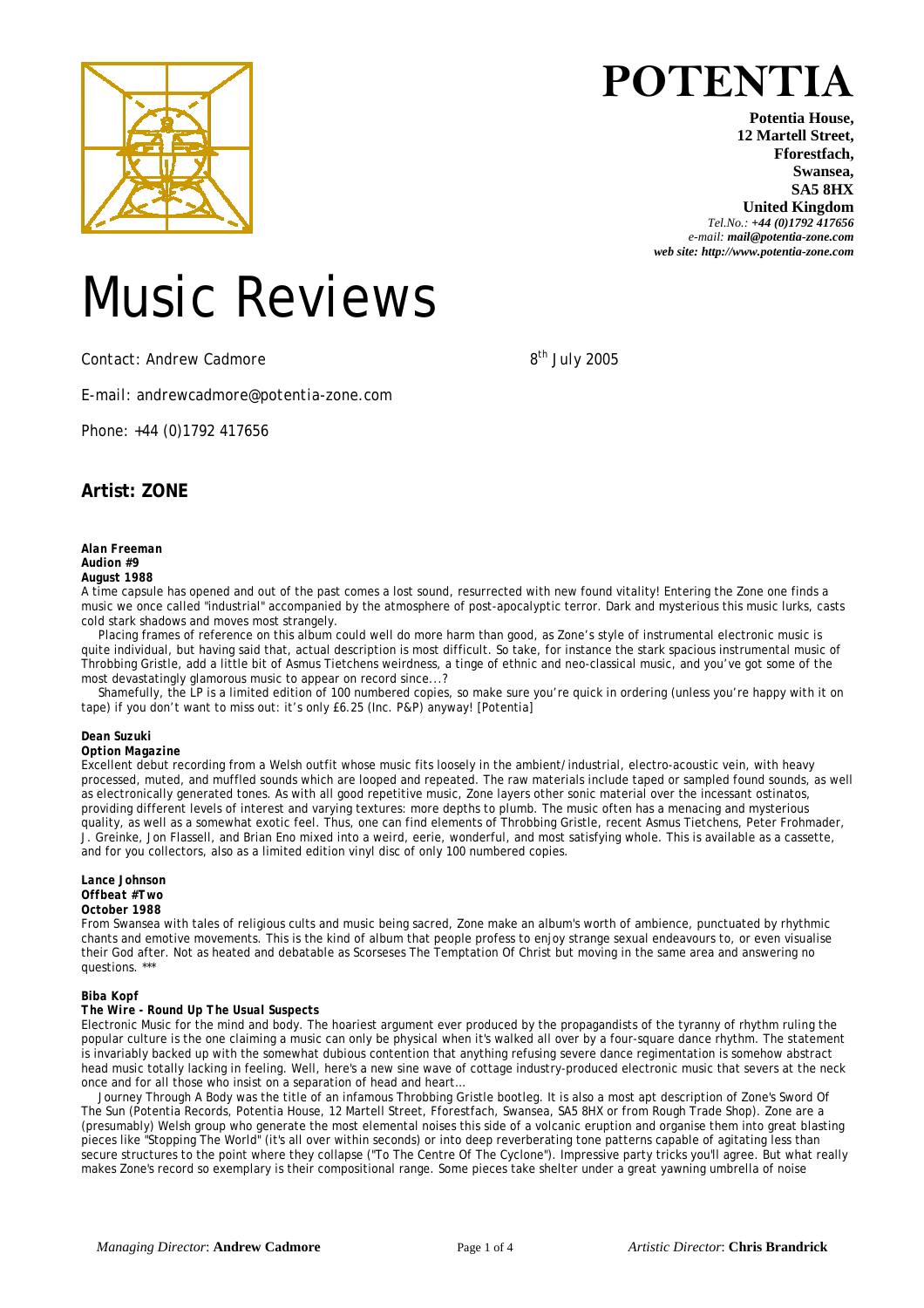

**Potentia House, 12 Martell Street, Fforestfach, Swansea, SA5 8HX United Kingdom** *Tel.No.: +44 (0)1792 417656*

*e-mail: mail@potentia-zone.com web site: http://www.potentia-zone.com* 

electronically expanded from a single source, while others tap nervous energies to fuel pulsing rhythm workouts. The sort of record Tarkovsky's Stalker might dance to.

#### *Edwin Pouncey New Musical Express April 1991*

Zone are a two-man team from Swansea who have a musical vision that is mysterious and their own. Their first record was an LP entitled 'Sword Of The Sun', a work which the pair decided to release on the day that Swansea officially became a nuclear free zone. Their second project was a hand-bound volume of graphics, a grimoire of sorts which explained pictorially the entire Zone philosophy.

'Born Of Fire' is the follow up to 'Sword Of The Sun' where the general themes of Awakening, Struggle. Humility and Unity are given more musical and atmospheric scope. All very strange stuff you may well be thinking. But there is a pulse to Zone's work and a kind of hideous beauty which reveals itself slowly to the careful listener.

Huge slabs of gothic atmosphere are erected during 'Beautiful Machine' only to be torn down and replaced by something more delicate on 'The Butterfly Effect'.

'Born Of Fire' is meant to be listened to as a complete piece, but individual sections can be singled out without too much damage being caused. Zone are a strange and powerful force that you should plug into as soon as possible. (7)

#### *Vittore Baroni Rockerolla No.125*

## *Translated from the original Italian text*

Of course, opinions differ over the diverse post-industrial experience as to whether it proceeds along the path of consumerism or goes down the blind alley of noise, repetition and self-indulgence. In reality, the most recent recordings rooted in "industrial culture" have learnt to develop in new and (fortunately?) unclassifiable directions, taking on board both traditional music and more apparently irreconcilable cultural stimuli to create potentially enjoyable works to anyone who applies their sincere intellectual curiosity. The Welsh group 'Zone' are certainly more eligible to make this assertion and, without taking away the rough charm of 'Sleep Chamber' permit me to advise, with particular enthusiasm, to listen to the CD 'Born Of Fire' that follows the LP 'Sword Of The Sun', released a couple of years ago in an ultra-limited edition. "Zone is a creative unit, based in the United Kingdom, who recognise the apparently differing individual, social and religious needs inherent in all cultures as permutations upon the central NEED for Love, Life and Light." is what is stated on the cover of this work produced by Andrew Cadmore and Chris Brandrick, with the help of their guests: a work not at all "negative" and unlistenable, but which moves from the measured techno-ethnology of 'Heart Of The Atom' to the very ambient electronic mysticism of 'Born Of Fire', from the sumptuous Gregorian chants of 'Beautiful Machine' to the unexpected acoustic folk of the 'Butterfly Effect' (with female lead vocal and Celtic melody similar to the Incredible String Band!), it all pulls together into an admirable spiritual severity on an invisible thread that binds the Arabic monastery represented on the front cover of the package with the Atomic Bomb Memorial Dome on the back. Don't be afraid of the sacred fire of Zone, listen and absorb what is communicated.

#### *Albert Durand*

#### *Revve Et Corrsgée No.7*

#### *Translated from the original French Text*

'Born Of Fire' is the second album from Zone after 'Sword Of The Sun' [100 copies (?)] released in 1988. The new recording from these Englishmen from Swansea all at once deceives and seduces. It appears to be out of its time in displaying freshness and clarity. Four pieces in complete musical opposition composed of:

- 1. Religious chants sung by a core of men and the spontaneous pealing of bells. 'Beautiful Machine'.
- 2. Rhythmic progression (explosion) by the gradual grafting of new timbres up to a final rupture. 'Heart Of The Atom'.
- 3. Duet of mixed vocal's for a Spring-like ballad, founded on acoustic guitar, violin and percussion. 'The Butterfly Effect'.
- 4. Slow rise in harmonic power generated by synthesisers. 'Born Of Fire'.

Zone thus mark their Interest in diversity, crossing four themes which in themselves have nothing in opposition: 'Awakening', 'Struggle', 'Humility' and 'Unity'. This impeccable production writes itself into a musical trilogy and makes from Zone a remarkable work that perfectly masters (keeps control of) its subjects with/by a poetic language going right to the body (heart?).

#### *Music From The Empty Quarter #2 August 1991*

Zone's Born of Fire is a musical interpretation of their book Beautiful Machine. The recordings represent the themes of Awakening, Struggle, Humility and Unity, apparent in their writings. The music itself attains an air of religious splendour, a grandeur only attained through a cleansing of the mind. Many would class the opening Beautiful Machine in classical circles, with its use of clear, open spaces and neo-religious singing. Heart Of The Atom (Ground Zero) is a delicate binding of soft voice and oriental synth motifs and rhythms, while the acoustic guitar of The Butterfly Effect is as flickering, as the creature portrayed. The title track reminds of Vasilisk, with murmuring synth and hypnotic percussion, but they close with (Reprise), a shimmering of past beauty. Zone are two people, sharing in their intentment of a need for expression and communication. Though their creativeness is not only musical, the side of their output as expressed here, is a joyous existence.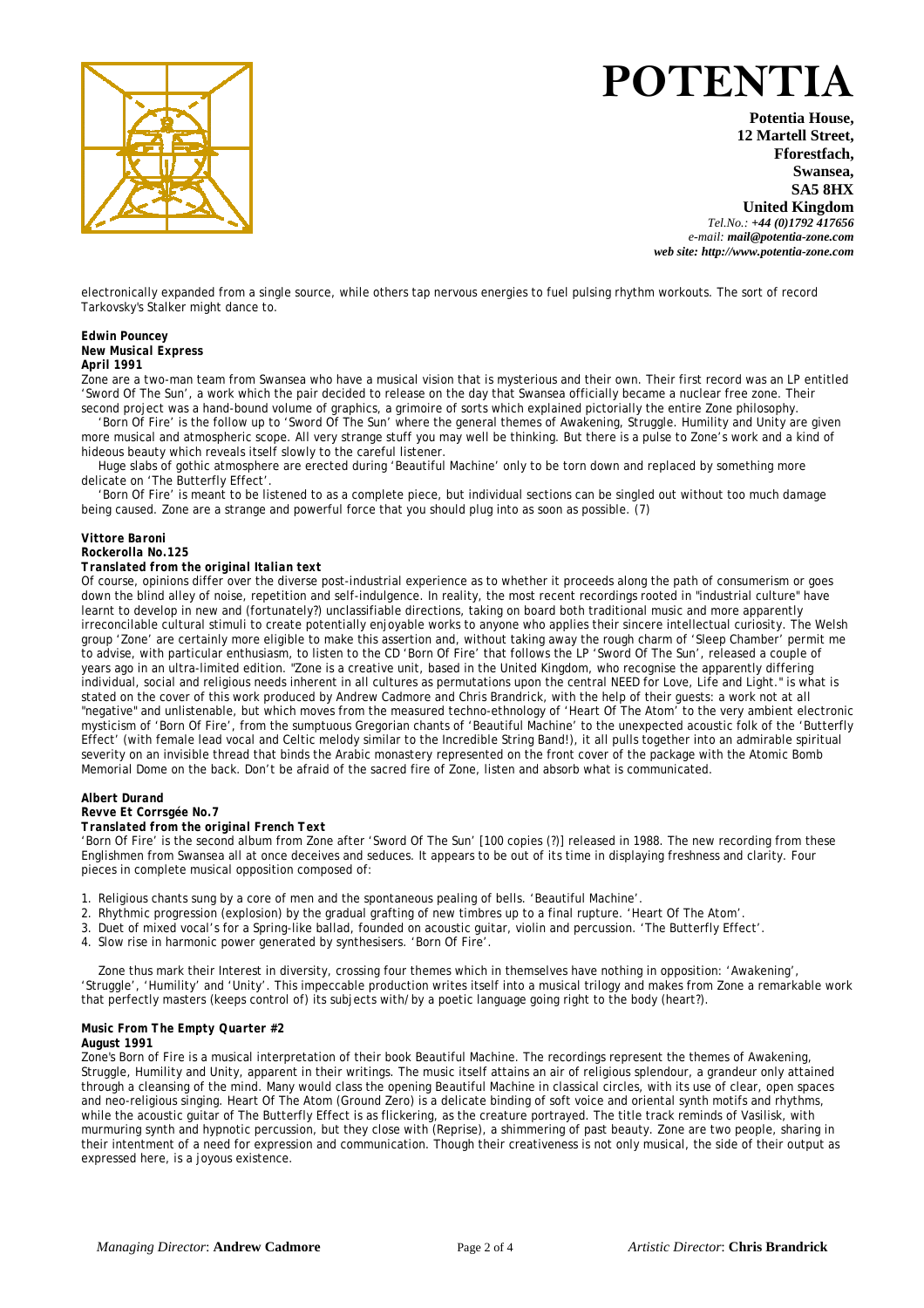

**Potentia House, 12 Martell Street, Fforestfach, Swansea, SA5 8HX United Kingdom**

*Tel.No.: +44 (0)1792 417656 e-mail: mail@potentia-zone.com web site: http://www.potentia-zone.com* 

#### *Dean Suzuki Background Issue #33 February 1993*

To say that Zone creates some truly stunning music is an understatement. Though worlds apart from their first, limited edition LP, which focused on dark, gothic electronics, this CD lives up to the standards set by their initial effort.

It opens with 'Beautiful Machine', a simply devastatingly gorgeous work. This eleven plus minute work combines a most exquisite, polyphonic medieval sounding Kyrie with piano and electronics in a way that is at once sumptuous, yet merely ostentatious or overblown. As befitting a mass movement, it exudes a reverent majesty and ecclesiastical solemnity, underscored by the church bells and organ-like timbres of the electronics.

'Heart Of The Atom (Ground Zero)' is quite different with its world music samplings and borrowings, which range from energetic African poly-rhythms to doleful Asian modes along with a plethora of exotic instruments such as strange double reed instruments, flutes, gongs, drums and bells, that seem to be derived from Japanese Gagaku, Moroccan dervish ceremonies, and other ritual music, not to mention some kind of Middle Eastern incantation and other non-Western singing. The resultant music is a rich multi-cultural bleed which is at once timeless and contemporary. universal and quite Western.

Only in the title-track does ZONE spotlight sinister and luxuriant electronics, though even here the approach is more rhythmic, if not a bit more accessible. The only miscue on the recording is 'The Butterfly Effect' and its reprise at the very end which features a kind of poor man's 'Dead Can Dance' style, though the primary melody is rather banal and overworked and the singing without strength or conviction. Otherwise this is a splendid recording worth seeking out.

## *Brian Duguid ESTWeb Index*

*1995* 

Zone tell us that their one aim is to communicate to the listener Love, Light and Life. Yes, it does sound a little bit twee. But, against all expectation Born of Fire succeeds. This is a mature, perfectly poised album. At times it's serene and delightful, as on Beautiful Machine, which announces itself with a single bold chord, going on to combine Gregorian chant, bright, clear piano, bells and soft synths to create something refreshing and beautiful. At others, it becomes more intense, creating a shimmer of wailing sound via peculiarly harmonised synths and rhythmic percussion, although it's never overbearing. Miles from New Age nonsense or shapeless soundtrack noodling, this is purposeful, emotive, expressive music. My only criticism is that there simply isn't enough of it.

#### *Chris Twomey New Powers Music Autumn 1994*

3rd CD from mystically-influenced British duo, their first new recordings in 4 years. Their previous CD, Born Of Fire (just reissued), had samples of Asian music, Tibetan horns, Gregorian chant, church bells, with their music on piano, synths, drums and female/male vocals. The new one has 2 long tracks over 46 minutes, which add more World chants, tribal drumming and guitar feedback to the neo-classical mix. Desert Winds and The Wisdom Of The Prophets are made up of shifting sections, with the drumming coming in and out of the mix. 'A' for the effort and production, 'B' for the results. Nice booklet and picture disc of photos from religious sites.

### *John Marshall*

*Flux Europa* 

*May 1997* 

The Divine Simplicity (1994 ZONE CD004) by Zone provides powerful ambient music for conjuring spells from the Egyptian Book of the Dead.

John Marshall writes: Lots of different styles fade into one another. Some of it is pretty hypnotic: other times it's eerie. Some of it would sound good in a wildlife documentary or on a film soundtrack. Track 2 starts out a bit like something from Clockwork Orange, but underwater! Then, when the piano comes in, it's a bit like Lydia Lunch's Drowning of Lucy Hamilton but more unnerving, less aggressive.

#### *Gregory Samson Abstract Review Sept 1997*

A great deal is said and written now about the 'inner' life, but forgotten almost entirely is what is 'innerly, or - as defined in one old dictionary - 'more within'. Their fascination with pan-cultural expressions of mystical and spiritual sentiment and sound already established on their first two albums, Zone here go deeper. Yes, there is the industrial edge, but perhaps only as a boundary or container for a search in music through the innerly qualities of space, time and life that hold us hostage to love. Divided into two nearly equal parts, the first of which, Desert Winds, is a strange drifting and gyrating sandstorm of sound that comes to rest only after some minutes of purposeful agitation. Then segueing into a more pastoral but proactive section characterised by religious chanting and plaintive piano, it becomes more meditative and patient with itself. As with everything Zone do, there is an attention to detail and genuine sense of not just searching but also finding, and it is this rare latter expression that makes their sometimes lonely and even troubled music as potent as it can be poignant. It is hard not be moved by this very human music, informed as it is by the nervous modernity of machines and too much thought, that moves at times hesitantly to a declaration of, if not freedom, then independence. When Desert Winds resumes its more powerful motion, it is with a feeling of confidence, a propulsive snare underpinning a strangely detached sample of mystic chanting that makes you stand back and listen with a peculiar clarity.